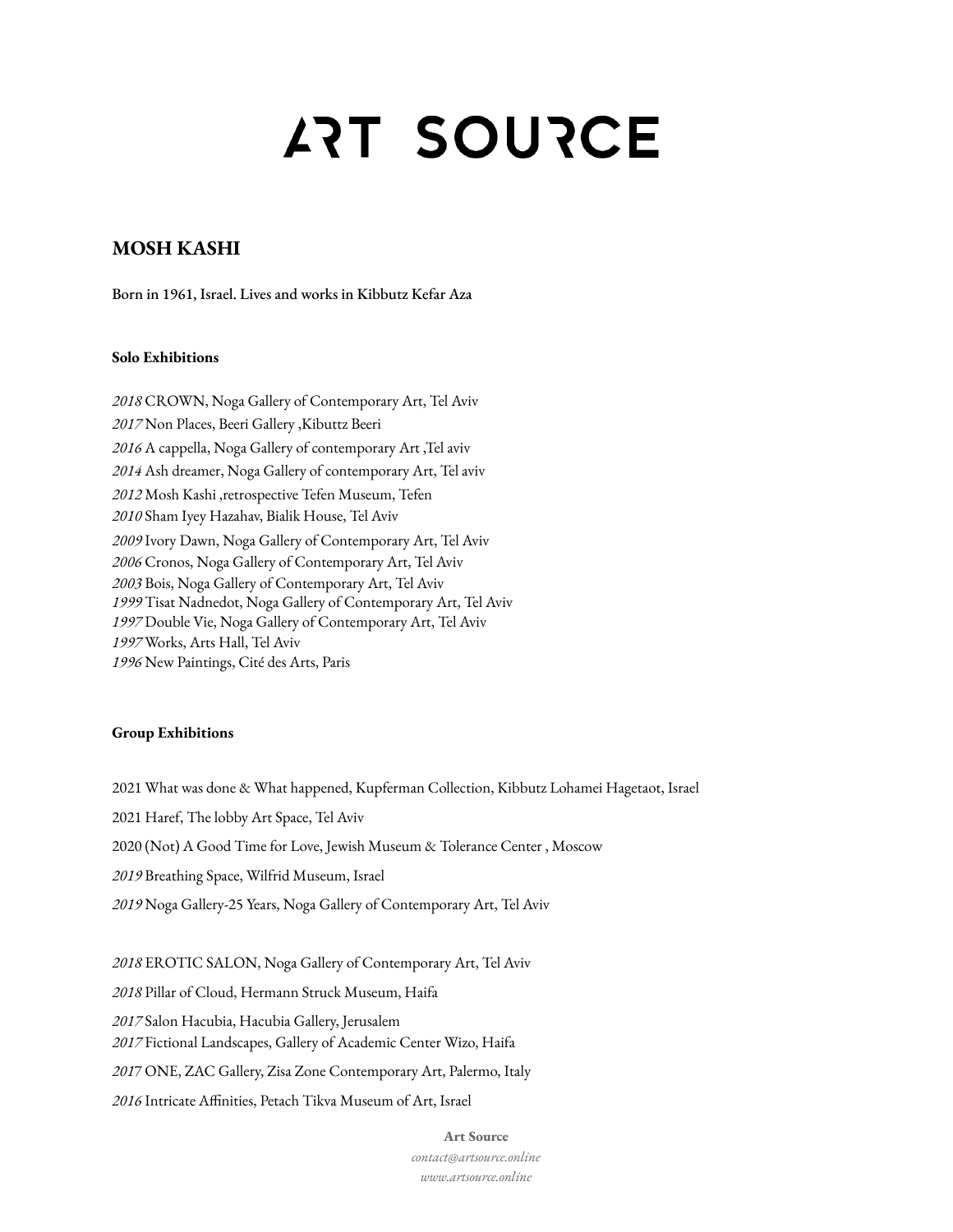One,Pratt Institute, Brooklyn, USA Talk to me with Flowers, Gallery and art center, Maalot Tarsiha, Israel 2016 Genuis Loci, Rothschild gallery, Tel Aviv One, FONDAZIONE GIORGIO CINI, Venice, Italy Salon Hakubia, Hakubia gallery, Jerusaelm The Hinder Sea-‐ Israeli Art and the Sea, Ashdod Art Museum

 Man and landscape ,open museum ,Omer Trees, what they do, Haifa museum, Haifa

 Good Night, The Israel Museum, Jerusalem July, Noga Gallery of Contemporary Art, Tel Aviv Israeli Art from the Collection of Gaby and Ami Brown, Museum of Art, Ein Harod Nechama, Inga Gallery, Tel Aviv @60.art.israel.world, Judah L. Magnes Museum, Berkley

 Rakavot Layla, The Autumn Salon, Tel Aviv Magnes Museum, Berkeley, CA The Other Sea, The Jerusalem Artists' House, Jerusalem

News 2007: new acquisitions, Haifa Museum of Art, Haifa

News 2006: Recent Acquisitions in Contemporary Art, The Israel Museum, Jerusalem

 Incorrigible, Young and Restless Romantics, Noga Gallery of Contemporary Art, Tel Aviv, curator Jossef Krispel Lights, The Israel Museum, Jerusalem

 The Minister of Education and Culture Prize for the Visual Arts Exhibition,Tel Aviv Museum of Art, Tel Aviv Shame, Installation (Rosenwasser), Digital Art Center, Holon

Landscape, Noga Gallery of Contemporary Art, Tel Aviv

 Landscape, The Art Forum Berlin, Berlin, (Noga Gallery) Unnatural Nature, Yanko Dada Museum, Ein Hod, Ascola MeimadGallery, Tel Aviv Mother Tongue, Ein Harod Museum, Ein Harod New Works, Noga Gallery of Contemporary Art, Tel Aviv 2001 Venus, Ramat-‐Gan Museum of Israeli Art, Ramat-‐Gan About the Body, The Museums Forum Yanko Dada Museum, Ein Hod, Arad Museum, Bat Yam Museum, Art Hall, Rehovot

T-‐Shirt, Ramat-‐Gan Museum of Israeli Art, Ramat-‐Gan

 Winners of the Creation Encouragement Prize Exhibition, Ministry of Arts and Culture, Artists' House, Tel Aviv Small Size Sculpture, Chelouche Gallery, Tel Aviv 1995 The Critics' Choice, Artists' House, Tel Aviv Alharizi House, Artists' House, Tel Aviv

Winner of the Young Artists' Award Exhibition, Artists' House,Tel Aviv

Brother Son, Sister Moon, Artists' Studio Gallery, Tel Aviv

 America Israel Cultural Foundation Scholarship, winners' exhibition, Ramat-‐Gan Museum of Israeli Art, Ramat-‐Gan

New Faces, Artists House, Tel Aviv

#### **Art Source**

*contact@artsource.online www.artsource.online*